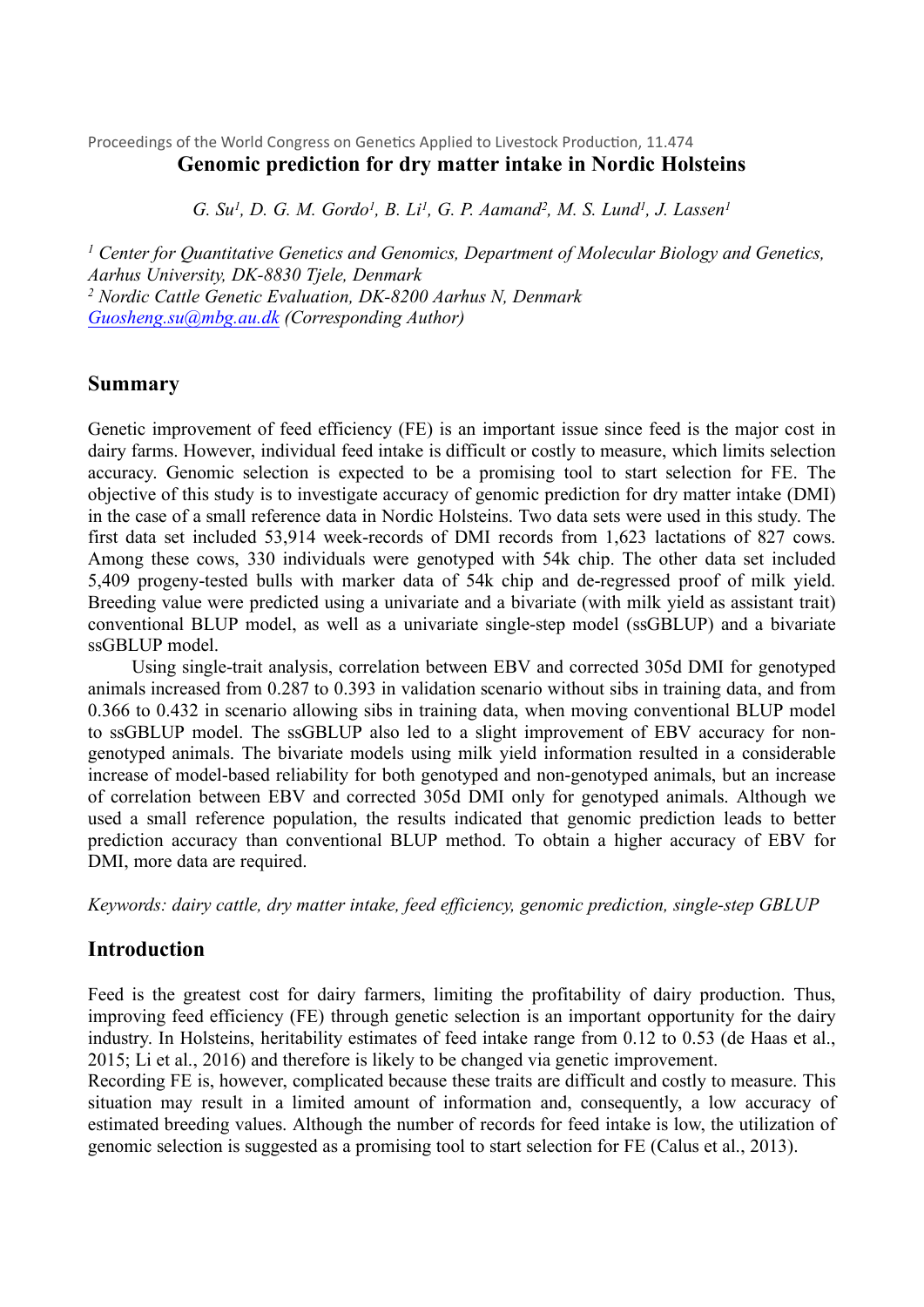Previous studies have reported that genomic selection for feed intake is possible with an accuracy of around 0.4 (de Haas et al., 2012, 2015). It is important to highlight that most studies have validated the genomic breeding values (GEBV) in cows and growing heifers, and the reference animals are contemporaries of the validation animals. Therefore, attention has to be taken when using these results into accuracy of bull selection. A validation strategy more consistent with real life scenario is required for validation of prediction accuracy for feed intake.

The objective of this study is to investigate accuracy of genomic prediction for DMI in a small reference data in Nordic Holsteins, using single-step GBLUP model (Christensen and Lund, 2010).

### **Materials and Methods**

### **Data**

Two data sets were used in this study. The first data set included 53,914 week-records of DMI records from 1,623 lactations of 827 cows, covering calving year from 1991 to 2014 and birth year of cows from 1988 to 2013. Among these cows, 330 individuals were genotyped with 54k chip. The other data set included 5,409 progeny-tested bulls with marker data of 54k chip. De-regressed proof of milk yield in this data set were used as assistant trait to predict breeding value of DMI using a bivariate model. The raw data of DMI were edited by deleting the records out of the period from lactation week 1 to 44, the lactations with less than five week-records, and the lactations over the third parity. See details of raw DMI data in Li et al (2016).

#### **Statistical models**

To account for non-genetic effect accurately and to perform a validation procedure, corrected 305 d  $DMI (DMI<sub>305</sub>)$  were derived from week-records using the following model,

 $DMI_w$  = Herd Year Season + FeedingTrial + Parity AgeGroup + b<sub>1</sub>fwk + b<sub>2</sub>(fwk)<sup>2</sup> + b<sub>3</sub>lwk  $+ b_4$ (lwk)<sup>2</sup> + PE + b<sub>PE1</sub>L1 + b<sub>PE2</sub>L2 + A + b<sub>a1</sub>L1 + b<sub>a2</sub>L2 + residual,

In the model, fwk = wk of days in milking/44, lwk=log(44/wk of days in milking), L1 and L2 were the first and second orders of Legendre polynomials.  $b_1-b_4$  were fixed regression coefficients to describe lactation curve of DMI. PE,  $b_{PE1}$  and  $b_{PE2}$  were intercept and regression coefficients for random permanent effect. A,  $b_{a1}$ , and  $b_{a2}$  are intercept and regression coefficients for random additive genetic effect. To account for heterogeneous residual variances, different weights according to residual variances estimated from analysis on each 4 weeks were applied to residual variances in different lactation periods. The corrected DMI<sub>305</sub> was calculated as the accumulation of additive genetic and permanent environment as well as residual effects over 305 d according to the parameters estimated from the above model.

Breeding values of DMI<sub>305</sub> were predicted using a univariate and a bivariate (with milk yield as extra source of data information) conventional BLUP model, as well as a univariate ssGBLUP model and a bivariate ssGBLUP model. The basic model is

 $DMI_{305} = \mu + \text{additive genetic} + \text{residual}$ 

In the model, the number of week-records was used as weight to account for heterogeneous residual variance of DMI<sub>305</sub>.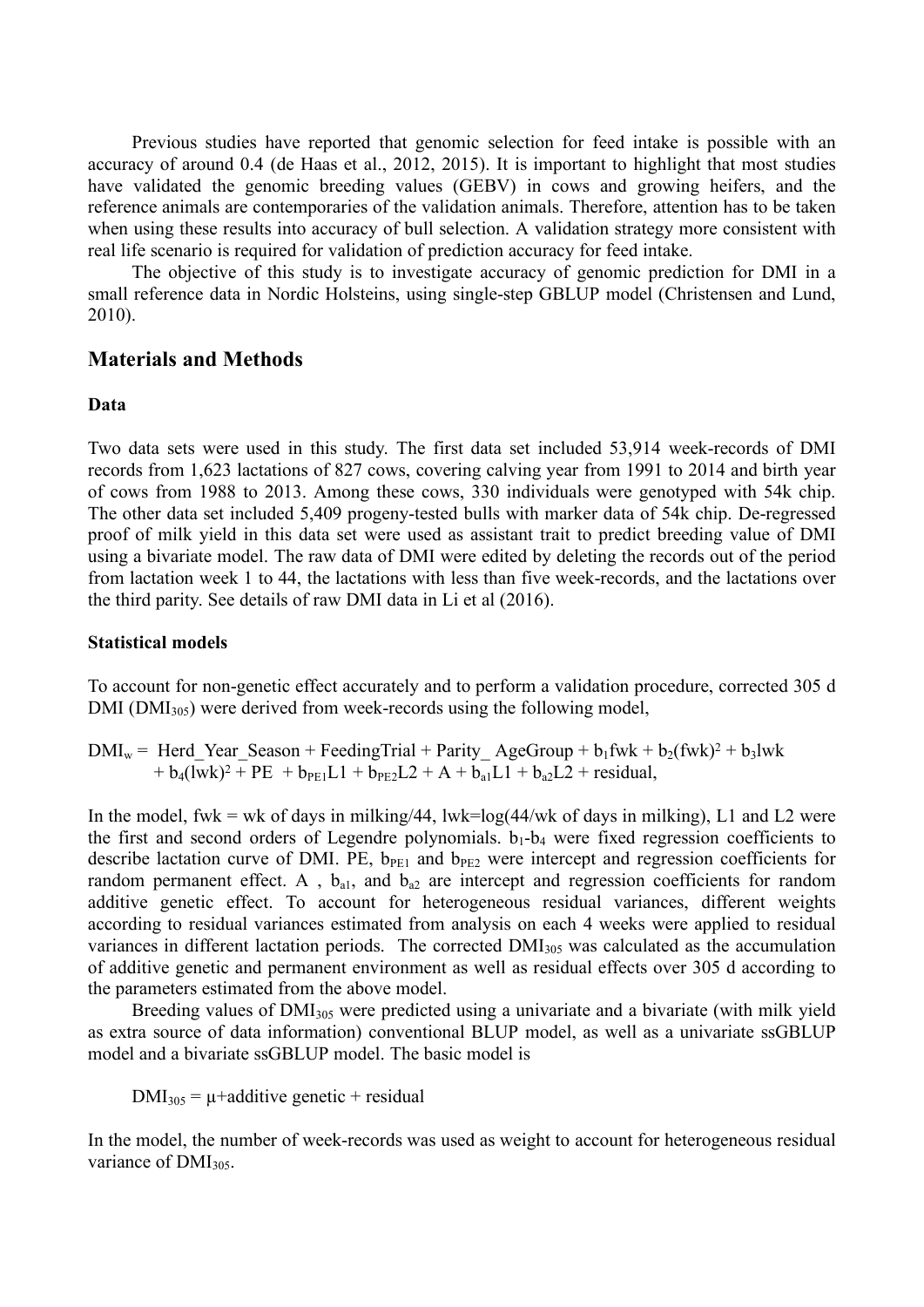When using ssGBLUP model, a weight of 0.20 was put on pedigree-based relationship matrix for building the joint marker-pedigree relationship matrix, and the genomic relationship matrix was adjusted to be in similar scale as pedigree relationship matrix as proposed by Christensen et al (2012). Estimation of variance components and prediction of breeding values were carried out using DMU package (Madsen and Jensen, 2013).

## **Validation**

Accuracy of EBV for  $DMI_{305}$  using different models was assessed by a 5-fold cross-validation procedure. Two scenarios of validation were performed. In the first cross-validation scenario, the half-sib families in the whole  $\text{DIM}_{305}$  data were randomly divided into five subsets (family validation, VFAM). In the other scenario, the individuals in the whole DIM305 data were randomly divided into five subsets (random individual validation, VRAN). In each fold validation, one subset was used as test data and the other subsets as training data. The two scenarios differed in relationship between test and training animals. In VFAM, the test animals did not have sibs in the corresponding training data, thus a relatively distant relationship between test and training animals. Conversely, in VRAN, the test animals had sibs in training data set, indicating some relationship between test and training animals. Accuracy of EBV was measured by two definitions. One is the correlation between EBV and corrected DMI<sub>305</sub>. Since the DMI data were collected from a long period between 1991 and 2014, both EBV and DMI<sup>305</sup> were adjusted for year mean in calculation of the correlation to avoid that correlation was overestimated caused by genetic trend across years. The other measure is model-based reliability which was estimated according to prediction error variance derived from inverse of left-hand of mixed model equation.

## **Results and discussion**

As shown in Table 1 and 2, accuracies of EBV for genotyped animals were higher than those for non-genotyped animals even when using conventional BLUP. This could be explained by the fact that genotyped animals were born in recent years during which more cows had DMI records, thus there were more data information for predicting breeding values. As expected, accuracies of EBV in validation scenario VRAN were higher than those in VFAM, because of the closer relationship between test and training animals.

| Scenario    | Type of animal | <b>BLUP</b> | <b>BLUP</b>     | <b>SSGBLUP</b> | <b>SSGBLUP</b>  |
|-------------|----------------|-------------|-----------------|----------------|-----------------|
|             |                | MT1         | MT <sub>2</sub> | MT1            | MT <sub>2</sub> |
| <b>VFAM</b> | All            | 0.269       | 0.287           | 0.318          | 0.320           |
|             | Genotyped      | 0.287       | 0.340           | 0.393          | 0.440           |
|             | Non-genotyped  | 0.258       | 0.257           | 0.277          | 0.258           |
| <b>VRAN</b> | All            | 0.333       | 0.332           | 0.358          | 0.352           |
|             | Genotyped      | 0.366       | 0.387           | 0.432          | 0.447           |
|             | Non-genotyped  | 0.309       | 0.301           | 0.316          | 0.300           |

*Table 1. Correlation between corrected DIM<sup>305</sup> and EBV from univariate (MT1) and bivariate (MT2) analyses using BLUP and ssGBLUP models.*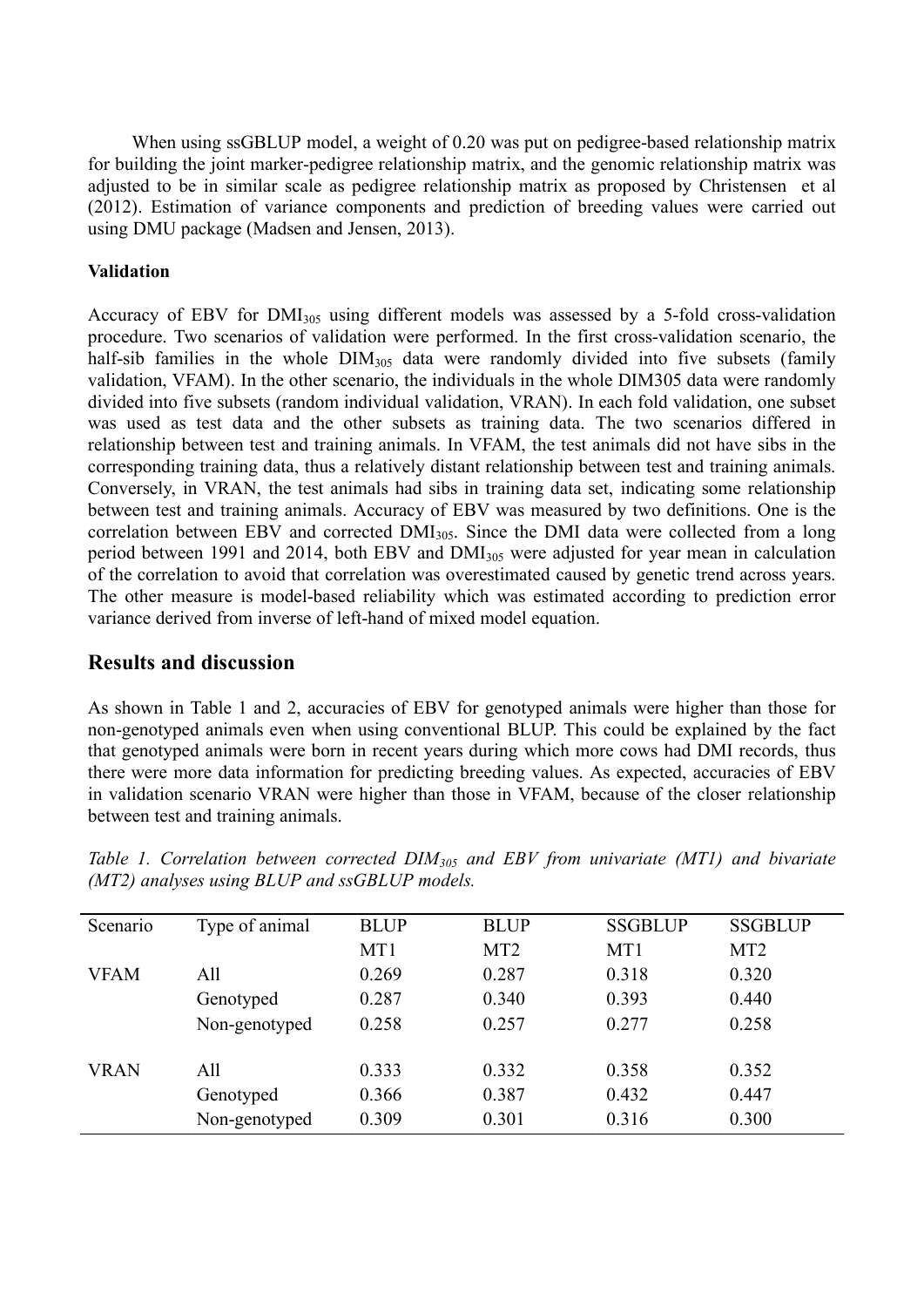Although there were only 330 cows with genotypes, ssGBLUP led to higher accuracy of EBV than conventional BLUP. According to Table 1, the improvement of accuracy was not only for genotyped animals but also for non-genotyped animals in both scenarios, although there was a larger improvement for genotyped animals than for non-genotyped animals. The gain from genotype information in scenario VFAM was larger than in VRAN. This indicates that the benefit from genomic prediction is larger for animals with a more distant relationship with the relatives having phenotypic records. The scenario of VFAM could be consistent with the real life scenario in cattle breeding where young bulls were selected before the daughters and sibs have records. According to model-based reliability (Table 2), the improvement of EBV accuracy was only for genotyped animals, and the gains from genotype information were not different in the two validation scenarios.

| BLUP and ssGBLUP models |                |             |                 |                 |                 |  |
|-------------------------|----------------|-------------|-----------------|-----------------|-----------------|--|
| Scenario                | Type of animal | <b>BLUP</b> | <b>BLUP</b>     | <b>SSGBLUP</b>  | <b>SSGBLUP</b>  |  |
|                         |                | MT1         | MT <sub>2</sub> | MT <sub>1</sub> | MT <sub>2</sub> |  |
| <b>VFAM</b>             | All            | 0.261       | 0.299           | 0.276           | 0.323           |  |

VRAN All 0.323 0.343 0.333 0.365

Genotyped 0.328 0.365 0.379 0.440 Non-genotyped 0.216 0.255 0.207 0.245

Genotyped 0.401 0.416 0.442 0.489 Non-genotyped 0.271 0.271 0.260 0.382

| Table 2. Model-based reliability of EBV from univariate (MT1) and bivariate (MT2) analyses using |  |  |  |  |
|--------------------------------------------------------------------------------------------------|--|--|--|--|
| BLUP and ssGBLUP models                                                                          |  |  |  |  |

| The gains from bivariate models applying information of milk yield were not consistent               |
|------------------------------------------------------------------------------------------------------|
| between the two measures of accuracies. According to the correlation between the EBV and             |
| $DMI305$ , multiple-trait analysis increased accuracy of EBV only for the genotyped animals. For the |
| based reliability model, however, the bivariate model using information of milk yield largely        |
| increased the reliability of EBV.                                                                    |

The above results confirm that genomic selection is a promising tool to selection for DMI. In order to obtain a high accuracy of EBV for DMI to satisfy practical breeding, however, more DMI data is required. A solution to overcome the costly-to-measure issue would be an international collaboration so that phenotypic and genotypic information from several populations could be used to predict genomic breeding values for DMI. Within this context, some international collaborative studies using feed intake in Holsteins have shown the possibility to increase the accuracy of genomic estimated breeding values for feed intake (de Haas et al., 2012, 2015). Using data on individual daily DMI of Holstein cows and heifers from 10 populations, de Haas et al. (2015) have shown that the accuracy of genomic prediction increases from 0.37 when performing within country evaluation to 0.44 when applying a joint evaluation. It should be noted that there are still some challenges to get large and well defined DMI data through international cooperation.

#### **Conclusions**

Even though we used a small reference population, genomic prediction using ssGBLUP improved the accuracy of EBV for DMI. Current multiple-trait model using information of correlated trait could slightly increase the prediction accuracy for DMI. To obtain a higher accuracy of EBV for